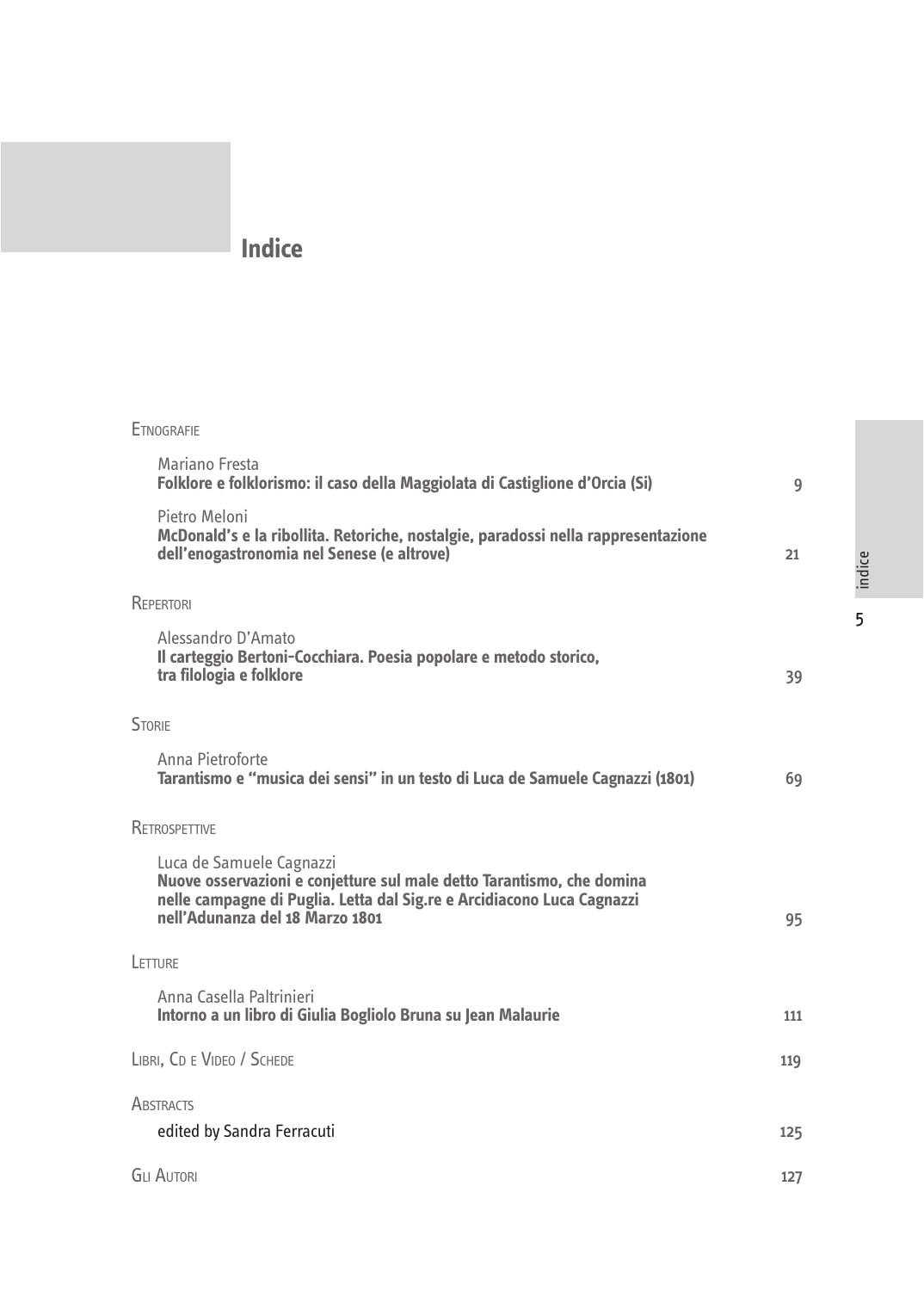## **Abstracts**

### edited by Sandra Ferracuti

Mariano Fresta *Folklore and Folklorism: the Case of the* Maggiolata *("Song of May") of Castiglione d'Orcia (Siena, Italy)*

The author has long been studying the Maggiolata ("Song of May"), a spring ceremony held in Castiglione d'Orcia (Tuscany), and could thus witness its transformations over thirty years. His starting point were the foods that are usually offered to the maggiaioli along their ritual begging route. The research showed that foods coming from other regions or provided by local traders have over time replaced local, homemade foods. Each new food also contributed to transforming the meanings of the ritual, the "folkloric" character of which thus gave way to a "folkloristic" one, while still remaining distinct from the expressions of mass culture.

> Pietro Meloni *McDonald's and the* Ribollita*. Rhetoric, Nostalgia, and Paradoxes in the Representation of Gastronomy in Siena and Elsewhere*

This essay aims to contribute to the debate about the relationships between everyday consumption practices and food culture. It applies an ethnographic approach in the study of traditional and junk food. The opposition between traditional culture and mass culture, which engages the dimensions of social and cultural identity, shows that the distinction of authenticity from fiction reflects the relationships between the local and the global. This paper shows how the pervasive influence of food "heritagization" may lead to the rejection of traditional culture and to mass consumption.

#### Alessandro D'Amato *The Correspondence between Bertoni and Cocchiara: Popular Poetry and the Historical Method, between Philology and Folklore*

The short and intense correspondence between the ethnologist Giuseppe Cocchiara and the philologist Giulio Bertoni can shed light on some aspects of the history of studies that blur the boundaries between the philological and the anthropological traditions, and which were carried out in Italy during the Fascist Era, when it was extremely difficult to keep alive or create new publishing initiatives that were not politically supported or inclined to align with the existing political power. The correspondence shows that it was mainly Cocchiara who sought advice and an intellectual exchange with Bertoni: Cocchiara's work owed much to Bertoni's, especially to his studies of folk poetry. Their